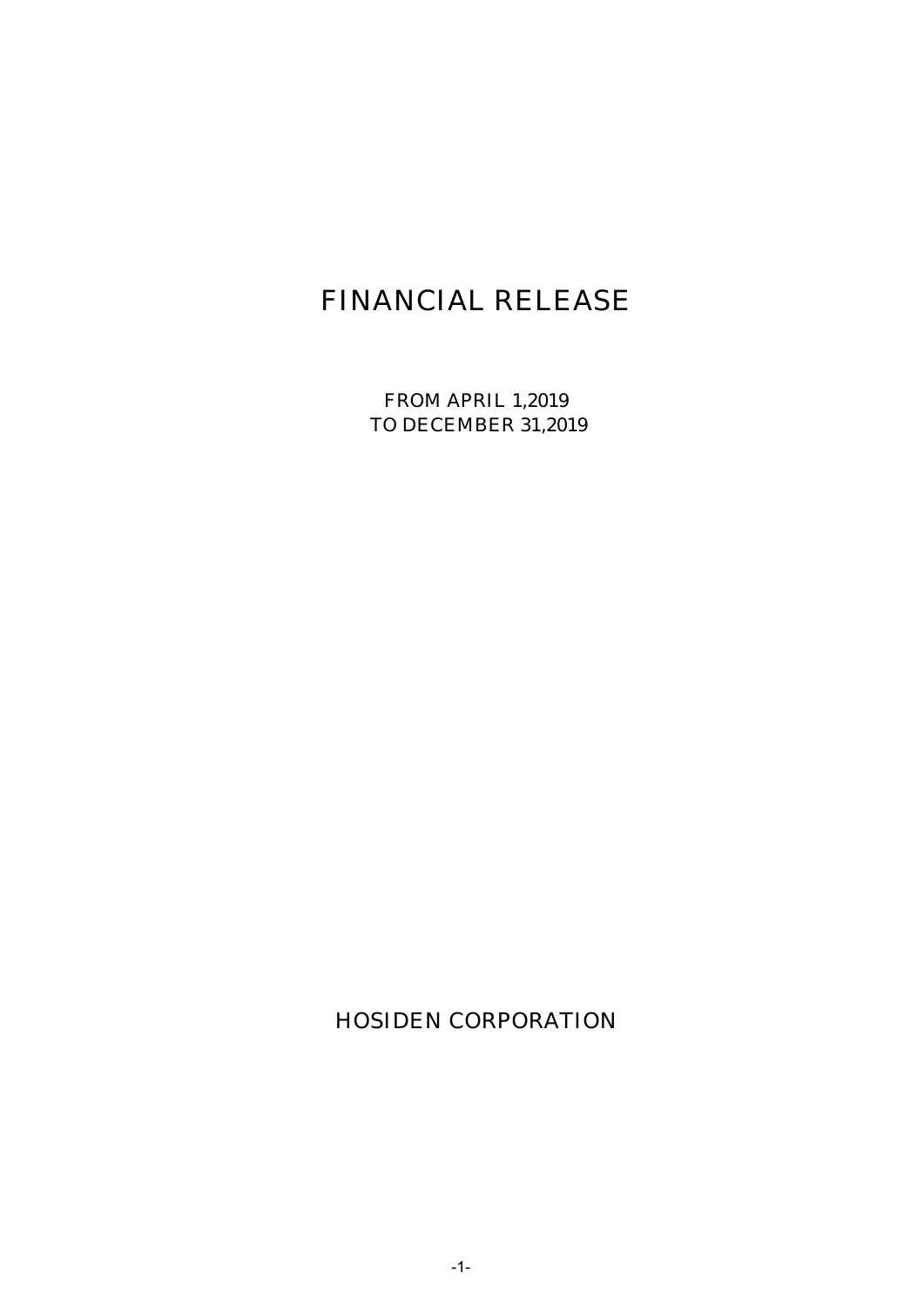### 1. Consolidated Results For The Nine Months Ended Dec.31,2019

#### (1)Consolidated Operating Resultss(Nine months ended Dec.31,2019)

|                               | (1)Consolidated Operating Resultss(Nine months ended Dec.31,2019) |        |                              |        | Percentages indicate year - on - year changes |          |                 |        |
|-------------------------------|-------------------------------------------------------------------|--------|------------------------------|--------|-----------------------------------------------|----------|-----------------|--------|
|                               | <b>Net Sales</b><br><b>Operating Income</b>                       |        | <b>Ordinary Income</b>       |        | Profit attributable to<br>owners of parent    |          |                 |        |
|                               | Millions of yen                                                   |        | <sub>%</sub> Millions of yen |        | % Millions of yen                             | $\alpha$ | Millions of yen | $\%$   |
| Nine months ended Dec.31,2019 | 165.794                                                           | (16.7) | 9.832                        | 5.6    | 10.053                                        | (10.6)   | 8.024           | (6.4)  |
| Nine months ended Dec.31,2018 | 199.121                                                           | (15.0) | 9.308                        | (12.5) | 11.240                                        | (1.4)    | 8.572           | (13.9) |

|                               | <b>Net Income</b> | <b>Diluted Net</b>      |
|-------------------------------|-------------------|-------------------------|
|                               | Per Share         | <b>Income Per Share</b> |
|                               | Yen               | Yen                     |
| Nine months ended Dec.31,2019 | 137.27            | 127.95                  |
| Nine months ended Dec.31,2018 | 144.17            | 134.69                  |

#### (2)Consolidated Financial Position(As of Dec.31,2019 and as of March.31,2019)

|                     | <b>Total Assets</b>    | <b>Net Assets</b>      | <b>Shareholders' Equity Ratio</b> |
|---------------------|------------------------|------------------------|-----------------------------------|
|                     | <b>Millions of yen</b> | <b>Millions of yen</b> | $\%$                              |
| As of Dec. 31, 2019 | 150,922                | 100,758                | 66.8                              |
| As of Mar.31,2019   | 133,470                | 94,113                 | 70.5                              |

## 2.Dividends(Year ended March.31,2019 and the year ending March.31,2020)

|                 | Dividends per Share(Yen) |             |                          |          |        |  |
|-----------------|--------------------------|-------------|--------------------------|----------|--------|--|
|                 | 1st quarter              | 2nd quarter | 3rd quarter              | Year-end | Annual |  |
|                 | Yen                      | Yen         | Yen                      | Yen      | Yen    |  |
| 2019            | $\overline{\phantom{a}}$ | 10.00       | $\overline{\phantom{a}}$ | 15.00    | 25.00  |  |
| 2020            | $\overline{\phantom{a}}$ | 10.00       | $\overline{\phantom{a}}$ |          |        |  |
| 2020(Projected) |                          |             |                          | 15.00    | 25.00  |  |

|                         | 3. Consolidated Forecasts for the year ending March. 31, 2020 |       |                 |       |                                         |        |                                            |   | Percentages indicate year - on - year changes |
|-------------------------|---------------------------------------------------------------|-------|-----------------|-------|-----------------------------------------|--------|--------------------------------------------|---|-----------------------------------------------|
|                         | <b>Net Sales</b>                                              |       |                 |       | <b>Operating Income Ordinary Income</b> |        | Profit attributable to<br>owners of parent |   | <b>Net Income Per Share</b>                   |
|                         | Millions of yen                                               | %     | Millions of ven | $\%$  | Millions of yen                         | %      | Millions of yen                            | % | Yen l                                         |
| Year ending Mar.31,2020 | 213.000                                                       | (8.8) | 11,000          | (4.0) | 11.000                                  | (17.6) | $8,500$ (20.6)                             |   | 145.40                                        |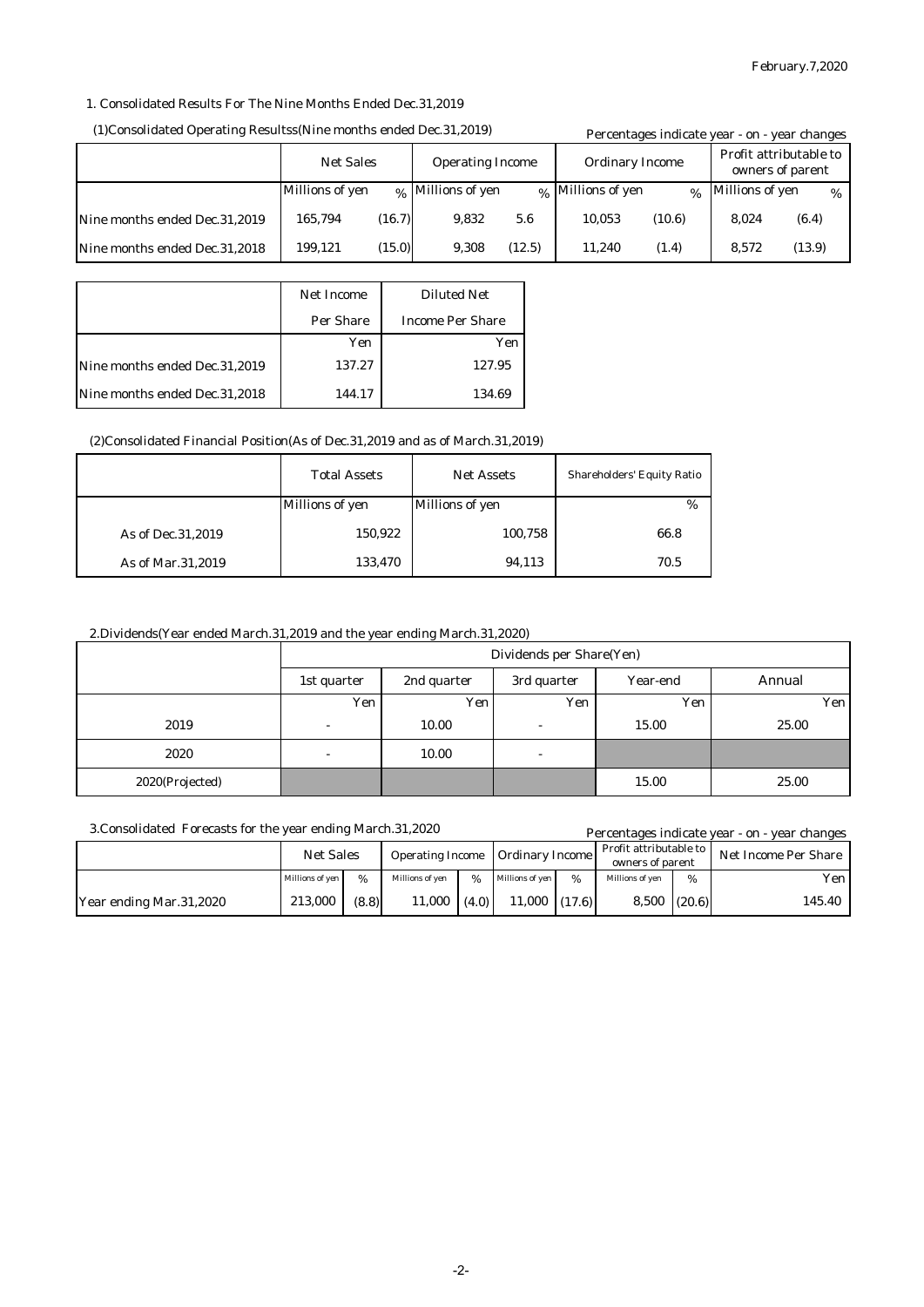## CONSOLIDATED BALANCE SHEET

Yen (millions)

| <b>ASSETS</b>                                     |                     |                   |
|---------------------------------------------------|---------------------|-------------------|
| <b>ACCOUNT ITEMS</b>                              | As of March.31,2019 | As of Dec.31,2019 |
| <b>Current assets</b>                             |                     |                   |
| 1. Cash and deposits                              | 53,863              | 48,584            |
| 2. Notes receivable and accounts receivable-trade | 21,687              | 36,832            |
| 3. Short-term investment securities               | 16,300              | 6,000             |
| 4. Inventories                                    | 17,387              | 30,984            |
| 5. Other current assets                           | 3,637               | 5,032             |
| 6. Allowance for doubtful receivables             | (25)                | (26)              |
| <b>Total of current assets</b>                    | 112,851             | 127,408           |
| <b>Fixed assets</b>                               |                     |                   |
| Property, plant and equipment                     | 14,260              | 16,677            |
| <b>Intangible assets</b>                          | 367                 | 382               |
| <b>Investments and other assets</b>               |                     |                   |
| 1. Investment securities                          | 4,390               | 4,791             |
| 2. Other investments                              | 2,010               | 1,953             |
| Allowance for doubtful receivables                | (410)               | (290)             |
| Total of investments and other assets             | 5,991               | 6,454             |
| <b>Total of fixed assets</b>                      | 20,619              | 23,513            |
| <b>Total assets</b>                               | 133,470             | 150,922           |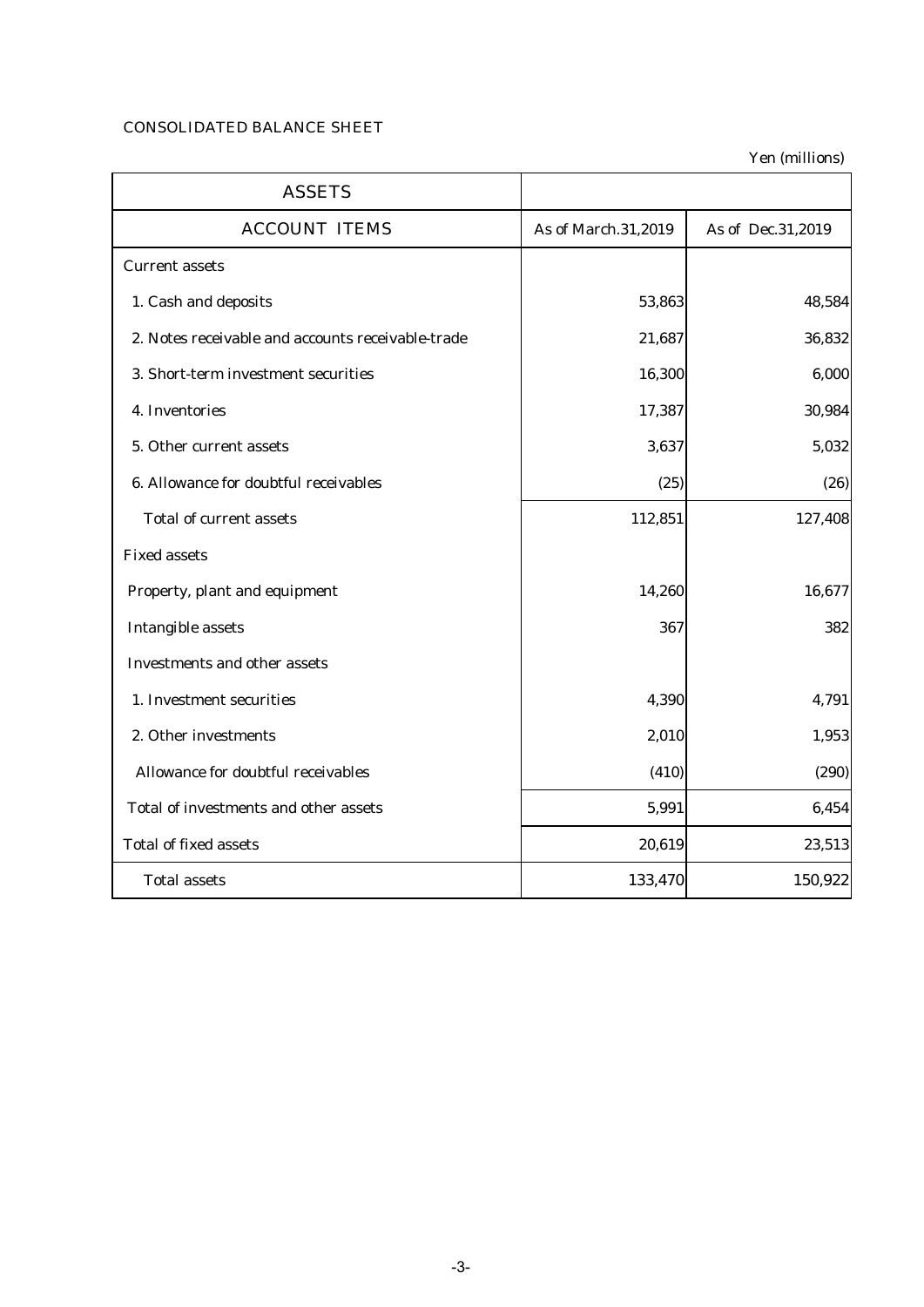Yen (millions)

| <b>LIABILITIES</b>                                                |                     |                   |  |  |
|-------------------------------------------------------------------|---------------------|-------------------|--|--|
| <b>ACCOUNT ITEMS</b>                                              | As of March.31,2019 | As of Dec.31,2019 |  |  |
| <b>Current liabilities</b>                                        |                     |                   |  |  |
| 1. Notes payable and accounts payable-trade                       | 14,168              | 25,111            |  |  |
| 2. Short-term debt                                                | 2,768               | 2,513             |  |  |
| 3. Income tax payable                                             | 1,837               | 1,371             |  |  |
| 4. Other current liabilities                                      | 4,271               | 4,182             |  |  |
| <b>Total of current liabilities</b>                               | 23,046              | 33,178            |  |  |
| Long-term liabilities                                             |                     |                   |  |  |
| 1. Convertible bond-type bonds with subscription rights to shares | 10,116              | 10,099            |  |  |
| 2. Retirement allowance                                           | 4,332               | 4,322             |  |  |
| 3. Other long-term liabilities                                    | 1,862               | 2,562             |  |  |
| <b>Total of long-term liabilities</b>                             | 16,310              | 16,985            |  |  |
| <b>Total liabilities</b>                                          | 39,357              | 50,164            |  |  |
| <b>SHAREHOLDERS' EQUITY</b>                                       |                     |                   |  |  |
| <b>Owner's equity</b>                                             |                     |                   |  |  |
| 1. Common stock                                                   | 13,660              | 13,660            |  |  |
| 2. Additional paid-in capital                                     | 19,596              | 19,596            |  |  |
| 3. Retained earnings                                              | 69,881              | 76,382            |  |  |
| 4. Treasury stock                                                 | (8,660)             | (8,661)           |  |  |
| Total of owner's equity                                           | 94,477              | 100,978           |  |  |
| Accumulated other comprehensive income                            |                     |                   |  |  |
| 1. Unrealized gains on other securities                           | 1,950               | 2,454             |  |  |
| 2. Foreign currency translation adjustments                       | (2,548)             | (2, 860)          |  |  |
| 3. Remeasurements of defined benefit plans                        | 232                 | 185               |  |  |
| Total of accumulated other comprehensive income                   | (364)               | (220)             |  |  |
| Total shareholders' equity                                        | 94,113              | 100,758           |  |  |
| Total liabilities and shareholders' equity                        | 133,470             | 150,922           |  |  |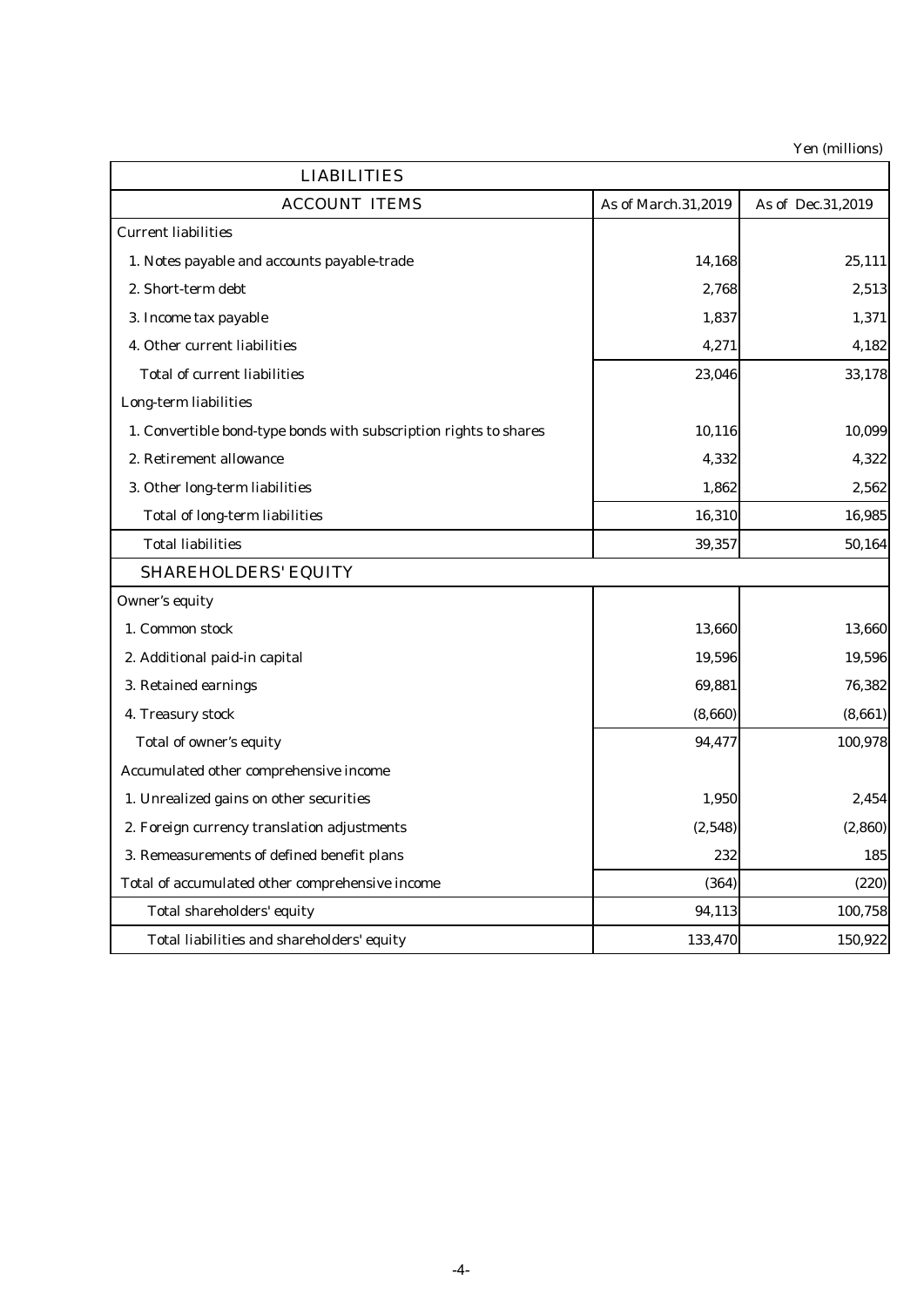# CONSOLIDATED STATEMENT OF INCOME

|                                                  |                                  | Yen (millions)                   |
|--------------------------------------------------|----------------------------------|----------------------------------|
| <b>ACCOUNT ITEMS</b>                             | Nine months ended<br>Dec.31,2018 | Nine months ended<br>Dec.31,2019 |
| Net sales                                        | 199,121                          | 165,794                          |
| <b>Cost of sales</b>                             | 181,731                          | 148,591                          |
| Gross profit                                     | 17,390                           | 17,203                           |
| Selling, general and administrative expenses     | 8,082                            | 7,370                            |
| <b>Operating income</b>                          | 9,308                            | 9,832                            |
| Non-operating income                             | 2,039                            | 380                              |
| 1. Interest income                               | 119                              | 145                              |
| 2. Dividends received                            | 92                               | 96                               |
| 3. Exchange gain                                 | 1,731                            | 58                               |
| 4. Other                                         | 95                               | 80                               |
| Non-operating expenses                           | (107)                            | (159)                            |
| 1. Interest expenses                             | (94)                             | (89)                             |
| 2. Other                                         | (12)                             | (69)                             |
| <b>Ordinary income</b>                           | 11,240                           | 10,053                           |
| <b>Extraordinary income</b>                      | 249                              | 345                              |
| 1. Gains on sales of fixed assets                | 5                                | 15                               |
| 2. Gains on sales of investment securities       |                                  | 313                              |
| 2. Gains on liquidation of subsidiaries          | 240                              |                                  |
| 3. Other                                         | 4                                | 15                               |
| <b>Extraordinary loss</b>                        | (2)                              | (144)                            |
| 1. Loss on disposal and sales of fixed assets    | (2)                              | (129)                            |
| 3. Other                                         | $\left( \cdot \right)$           | (15)                             |
| Income before income taxes                       | 11,487                           | 10,254                           |
| <b>Income taxes</b>                              | 2,915                            | 2,229                            |
| 1. Current income taxes                          | 1,802                            | 1,930                            |
| 2. Deferred income taxes                         | 1,113                            | 299                              |
| Net income                                       | 8,572                            | 8,024                            |
| Profit attributable to non-controlling interests |                                  |                                  |
| Profit attributable to owners of parent          | 8,572                            | 8,024                            |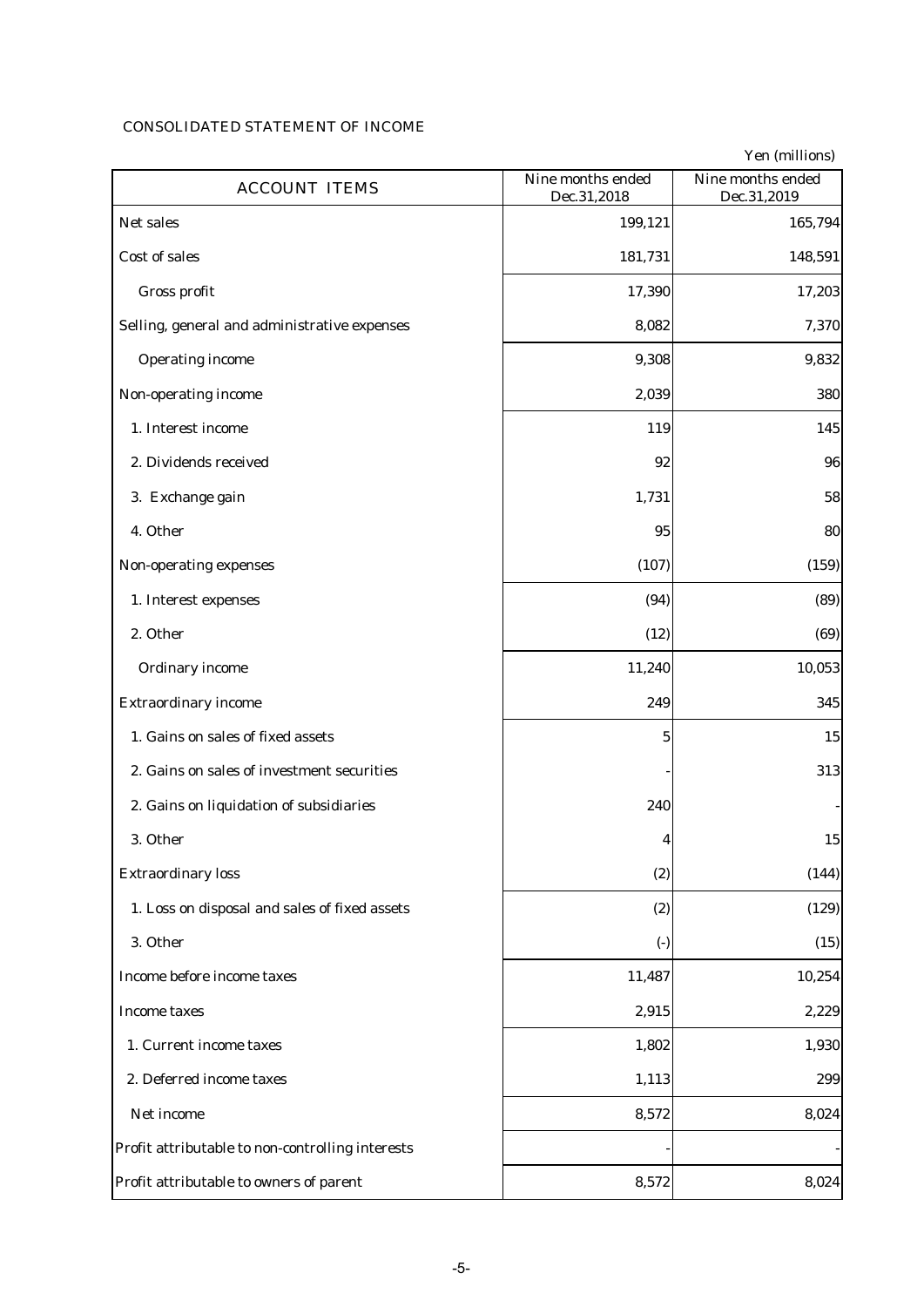|                                                                   |                                  | Yen (millions)                   |
|-------------------------------------------------------------------|----------------------------------|----------------------------------|
| <b>ACCOUNT ITEMS</b>                                              | Nine months ended<br>Dec.31,2018 | Nine months ended<br>Dec.31,2019 |
| Net income                                                        | 8,572                            | 8,024                            |
| Other comprehensive income                                        |                                  |                                  |
| Net unrealized holding gains on securities                        | (648)                            | 503                              |
| Foreign currency translation adjustments                          | (632)                            | (312)                            |
| Remeasurements of defined benefit plans                           | (58)                             | (46)                             |
| Total other comprehensive income                                  | (1, 339)                         | 144                              |
| Comprehensive income                                              | 7,232                            | 8,169                            |
| Comprehensive income attributable to                              |                                  |                                  |
| Comprehensive income attributable to<br>owners of parent          | 7,232                            | 8,169                            |
| Comprehensive income attributable to<br>non-controlling interests |                                  |                                  |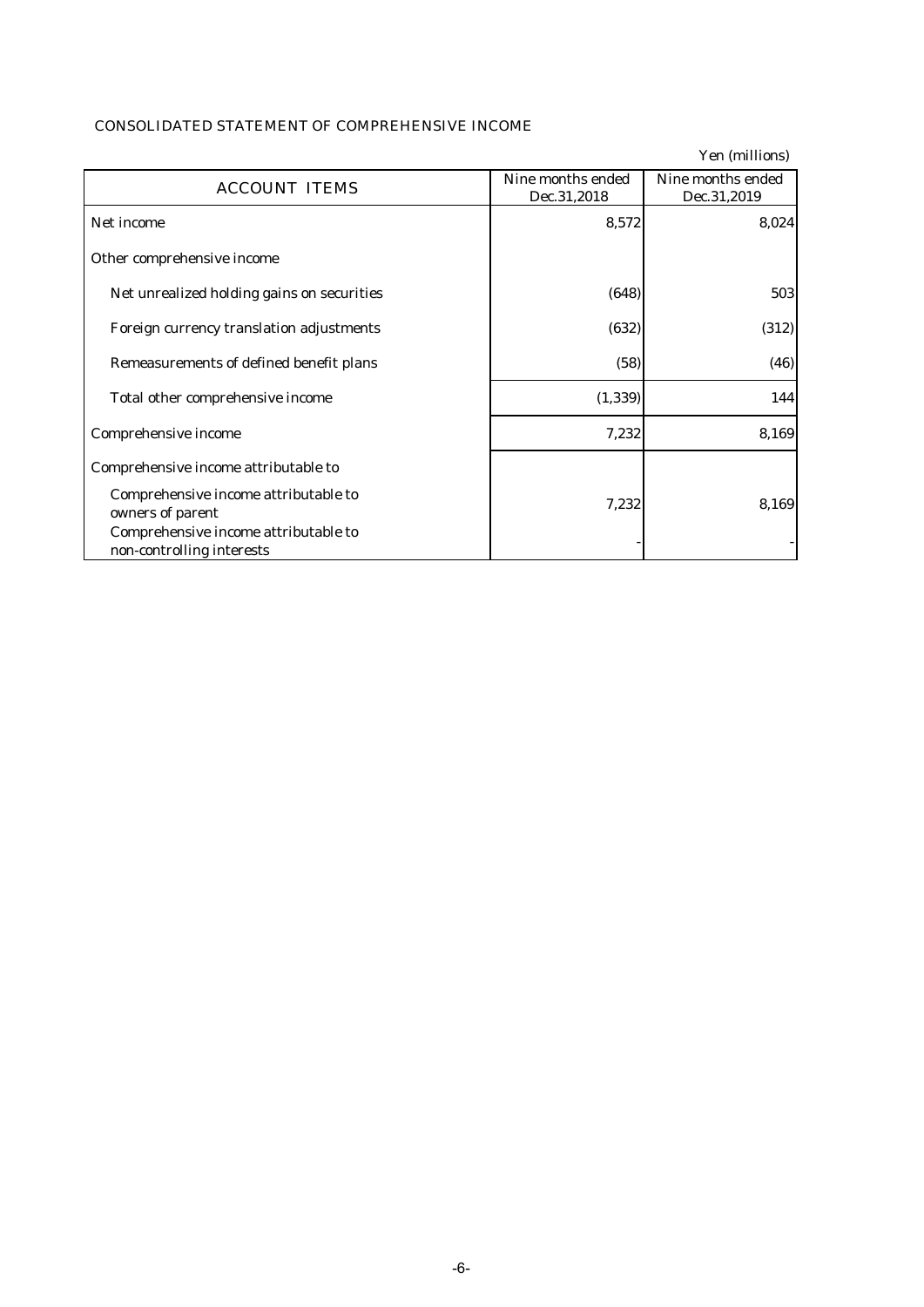## CONSOLIDATED STATEMENTS OF CASH FLOWS

|                                                                    | Nine months ended | Yen (millions)<br>Nine months ended |
|--------------------------------------------------------------------|-------------------|-------------------------------------|
| <b>ACCOUNT ITEMS</b>                                               | Dec.31,2018       | Dec.31,2019                         |
| <b>Operating Activities</b>                                        |                   |                                     |
| 1. Profit before income taxes                                      | 11,487            | 10,254                              |
| 2. Depreciation                                                    | 2,336             | 2,289                               |
| 3. Decrease(Increase) in notes and accounts receivables-trade      | (5, 218)          | (15, 509)                           |
| 4. Decrease(Increase) in inventories                               | 10,580            | (14, 053)                           |
| 5. Decrease(Increase) in accounts receivables from sub-contractors | 203               | (39)                                |
| 6. Increase(Decrease) in notes and accounts payable-trade          | (6,966)           | 11,762                              |
| 7. Other-net                                                       | 687               | (1,827)                             |
| Sub-total                                                          | 13,110            | (7, 123)                            |
| 8. Interest and dividends - received                               | 186               | 223                                 |
| 9. Interest - paid                                                 | (96)              | (90)                                |
| 10. Income taxes - paid                                            | (1,928)           | (2, 873)                            |
| 11. Income taxes - refunded                                        | 34                | 219                                 |
| Net cash provided by operating activities                          | 11,307            | (9,644)                             |
| <b>Investing Activities</b>                                        |                   |                                     |
| 1. Decrease(Increase) from deposits                                | (1,065)           | 472                                 |
| 2. Capital expenditures                                            | (2,978)           | (4, 428)                            |
| 3. Gains on sales of investment securities                         |                   | 621                                 |
| 4. Other-net                                                       | (2)               | 152                                 |
| Net cash used in investing activities                              | (4,046)           | (3, 182)                            |
| <b>Financing Activities</b>                                        |                   |                                     |
| 1. Increase(Decrease) in short-term debt                           | (2, 253)          | (26)                                |
| 2. Purchases of treasury stock                                     | (0)               | (0)                                 |
| 3. Dividends paid                                                  | (1, 486)          | (1, 461)                            |
| 4. Other-net                                                       | (8)               | (110)                               |
| Net cash used in financing activities                              | (3,748)           | (1, 599)                            |
| Effect of exchange rate changes on cash and cash equivalents       | (132)             | (336)                               |
| Net increase (Decrease) in cash and cash equivalents               | 3,380             | (14, 762)                           |
| Cash and cash equivalents at beginning of period                   | 52,405            | 68,061                              |
| Cash and cash equivalents at end of period                         | 55,786            | 53,298                              |